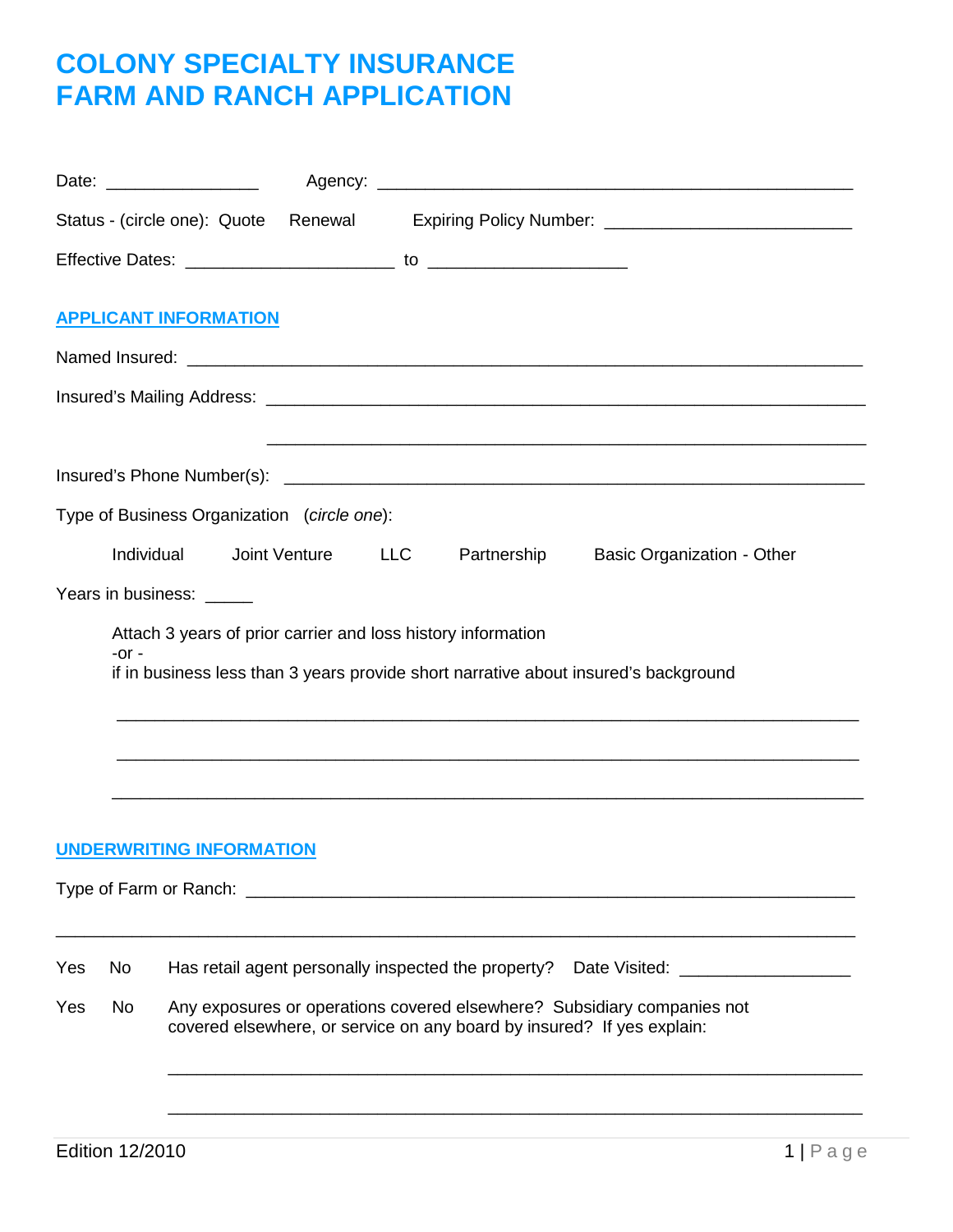#### **DECLINE IF ANY OF THE FOLLOWING PRESENT:**

- **Aircraft** or aircraft related facilities including airstrips and hangers
	- **Amusement Exposures** such as amusement rides, bounces, inflatables, trampolines
- **Animals Exposures of these types:**
	- o **Dogs** breeding or ownership of 'vicious' breeds
	- o **Horses / Riding Animals:**
		- Boarding, breeding or training of other's
		- Racing horses all related breeding, boarding, training and ownership
		- Rental to third parties
		- Riding instruction provided to third parties
	- o **Stabling** of animals where a fee is charged
- **ATV's** if they are three wheeled or any type if used by third parties
- **Carriage or Sleigh Rides**
	- o Hay rides 5 mph or under acceptable if no exposure to public roadways
- **Caves, Mines, Open Pits, Quarries, Strip Mining**
- **Controlled Burns / Wildfire Mitigation Controls**
	- o **Controlled burns** must be done by permit and with fire department notification/oversight
	- o If brush, grass, hedges, plants, shrubs, and trees are not trimmed and maintained within a 150 foot perimeter of all insured structures then property coverage is prohibited
- **Dams** with only exception being low height creating retention ponds for watering animals
- **Drying Facilities** for grain or similar
- **Dude Ranches** if they allow guest participation in actual farm/ranch operations
- **Dumps, Landfills**
- **Elevators –** open sided bins acceptable
- **Exotic Animals –** (exceptions include alpacas, bison, deer, llamas, yaks or any type approved via a submit
- **Feedlots / Stockyards / Containment Operations / Yard Containment Operations** IF more than 300 head in confined areas with no natural grazing and/or sewage containment ponds or lagoons
- **Fencing** IF not in good repair and regularly inspected
- **Haunted House or Haunted Forest**
- **Hot Springs**
- **Non-pasteurized dairy or juice products sold to third parties**
- **Oil or Gas Facilities**
	- o 3rd party ownership of oil/gas wells on insured's property require evidence the owner carries liability insurance and has named the farm or ranch owner additional insured on their policy
- **Property Values**
	- o Total Property Values can not exceed \$1,000,000, decline if higher
	- o Dwelling values can not exceed \$500,000 per unit, decline if higher
	- o Total property TIV including dwelling values can not exceed \$1,000,000
	- **Racing or Competitions with Motorized Equipment or Vehicles**
		- o Includes but not limited to ATV's, autos, dirt bikes, motorcycles, snowmobiles, tractors, trucks or other types of motorized farm machinery or equipment
- **Recreation Activities**
	- o Hang gliding, ice skating, paint ball, parachuting, rafting, rock climbing, water skiing. Submit if not listed.
- **Rental of Machinery or Equipment** to third parties for a fee
- **Repair, Build or Design of Machinery, Equipment, Systems or Vehicles**
- **Rifle, Pistol or Skeet Ranges**
- **Smoking Meat, Seafood or Chicken** if within 50 feet of an insured structures
- **Stoves** (coal, pellet or wood) prohibited IF installation not originally done with a building permit and/or not done to building codes. If no building codes apply then installation must be completely to the manufacturer's specs.
	- o Space heaters & portable kerosene heaters used as primary heat sources prohibited
- **Swimming Pools** with platforms or slides.
	- o Diving boards up to 3 ft high acceptable
- **Tobacco Growers and Marijuana Growers**
- **Towers** owned by insured over 72 feet high
	- o Third party ownership of towers on insured's property that provide evidence tower owner carries liability insurance and names farm or ranch owner as additional insured on their policy are acceptable
	- **Trails** (ATV, dirt bike, horse, motorcycle, skiing, snowmobile) used by third parties. Hiking trails acceptable.
- **Zoos, Petting Zoos**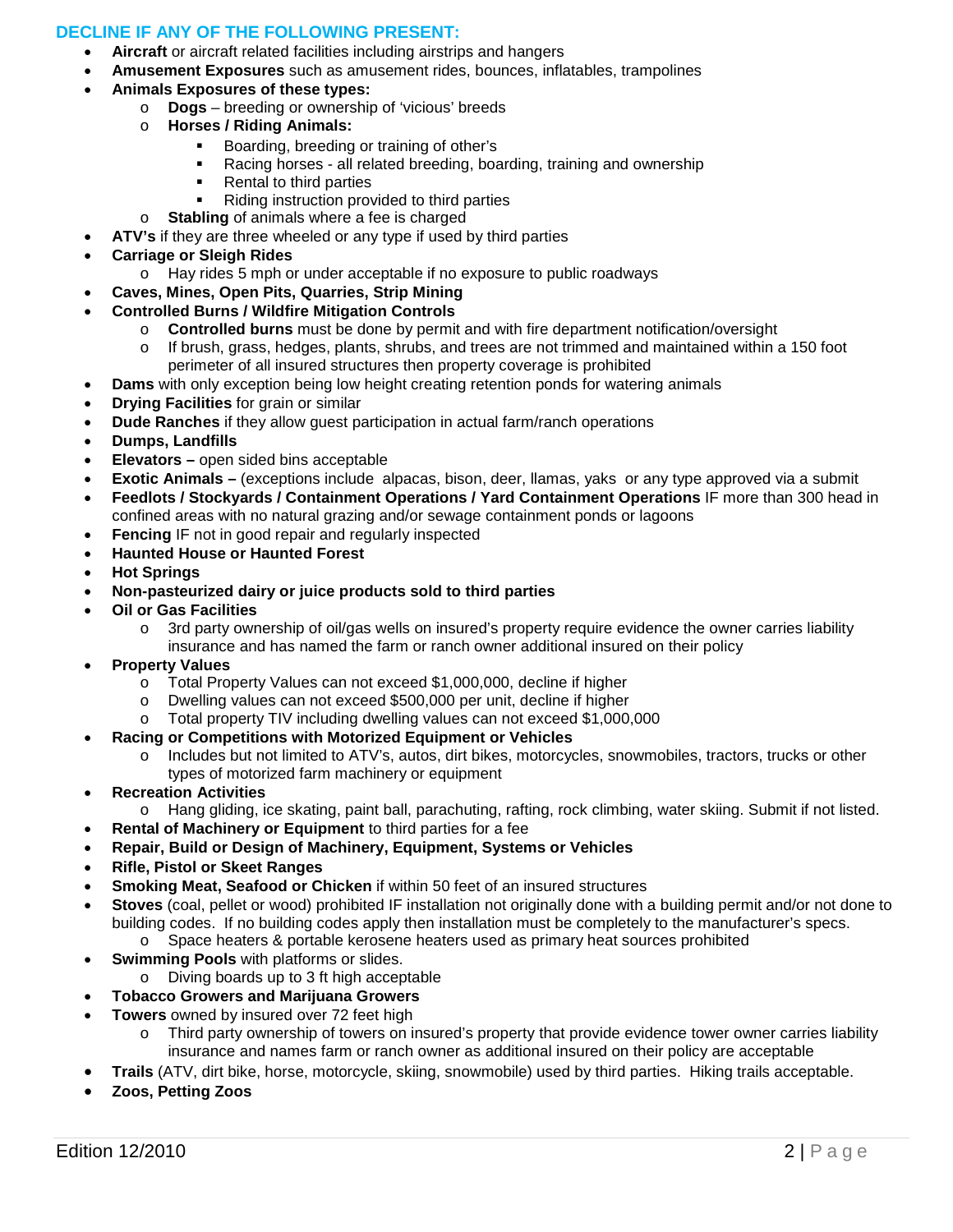|               | <b>LIABILITY - FARM AND RANCH OPERATIONS INCLUDING AQUA-CULTURE</b>                                                                                   |          |
|---------------|-------------------------------------------------------------------------------------------------------------------------------------------------------|----------|
| <b>Rating</b> | Land - Combined total area of all owned, leased or vacant land                                                                                        | Acres    |
| Step 1        | $(640 \text{ acres} = 1 \text{ sq. mile})$                                                                                                            |          |
| <b>Rating</b> | Animals and Crops - Total acreage used for:                                                                                                           | Acres    |
| <b>Step 2</b> | Beekeeping, berries, crops, field or forage crops, flowers, fruits,                                                                                   |          |
|               | grain, herbs, honey, legumes, mushrooms, nursery stock, nuts,<br>plants, spices, sod, straw, trees, vegetables, vineyards.                            |          |
|               | Do NOT include acreage devoted solely to the raising of animals                                                                                       |          |
|               | <b>Livestock - Total number of head:</b>                                                                                                              | Head     |
|               |                                                                                                                                                       |          |
|               | Cattle, dogs or cats being breed for sale, donkeys, goats, horses,<br>mules, sheep, swine and exotics (alpaca, bison, deer, llamas, yaks)             |          |
|               | and any other similar animal types approved by Company                                                                                                |          |
|               | Do NOT include birds/poultry or animals being raised for their fur                                                                                    |          |
|               | Poultry and Birds - Total annual receipts                                                                                                             | Receipts |
|               |                                                                                                                                                       |          |
|               | Aqua-Culture - Total annual receipts                                                                                                                  | Receipts |
| <b>Rating</b> | <b>Business Activities - Total COMBINED Annual Receipts</b>                                                                                           | Receipts |
| <b>Step 3</b> | (Check each box that applies, even if no receipts generated)                                                                                          |          |
|               | Auctioneering                                                                                                                                         |          |
|               | <b>Cabin or Vacation Rentals</b>                                                                                                                      |          |
|               | Campgrounds                                                                                                                                           |          |
|               | <b>Christmas Tree Farms</b>                                                                                                                           |          |
|               | <b>Corn Mazes</b>                                                                                                                                     |          |
|               | <b>Custom Farming</b>                                                                                                                                 |          |
|               | <b>Fishing Including Tournaments</b>                                                                                                                  |          |
|               | Food Sales - Roadside Stands, Farmers Markets                                                                                                         |          |
|               | Garden / Nursery Sales including Pick-It-Yourself                                                                                                     |          |
|               | <b>Guides and Outfitters</b>                                                                                                                          |          |
|               | <b>Hiking Trails</b>                                                                                                                                  |          |
|               | Hunting on Insured's Premises by Third Parties                                                                                                        |          |
|               | Pet Breeding (cats, dogs, rabbits)<br><b>Picnic Grounds</b>                                                                                           |          |
|               |                                                                                                                                                       |          |
|               | <b>Pumpkin Patches</b>                                                                                                                                |          |
|               | Rental of Land, Structures for business, Habitational or Farm/ranch uses<br><b>Smoking of Meat Products</b>                                           |          |
|               | Snow Removal                                                                                                                                          |          |
|               | <b>Tours of Premises</b>                                                                                                                              |          |
|               | Wine Manufacturing, Processing, Retail Sales                                                                                                          |          |
|               | Other: (list exposures below - submit required)                                                                                                       |          |
| <b>Rating</b> | ATV's, boats, Dwellings, Lakes, Ponds, Pools, Reservoirs                                                                                              |          |
| <b>Step 4</b> |                                                                                                                                                       |          |
|               | ATV's (Three wheel trike type - Prohibited) - Total number                                                                                            | #        |
|               | Boats - Maximum 50 hp engine & maximum 26 foot length - Total<br>number                                                                               | $\#$     |
|               | Bunkhouses or Dormitories - Total number of buildings (up to 12 beds                                                                                  | #        |
|               | will count as 1 building)                                                                                                                             |          |
|               | Dwellings - Owner and/or Non-Owned Occupied - Number of Units                                                                                         | #        |
|               | Lakes, Ponds, Reservoirs - Total Acres                                                                                                                | Acres    |
|               | <b>Swimming Pools</b> - Fencing mandatory, self locking gates, depth marked,<br>rules posted, safety equipment provided - # of Units (In-ground only) | #        |
|               | Edition 12/2010                                                                                                                                       | 3 Page   |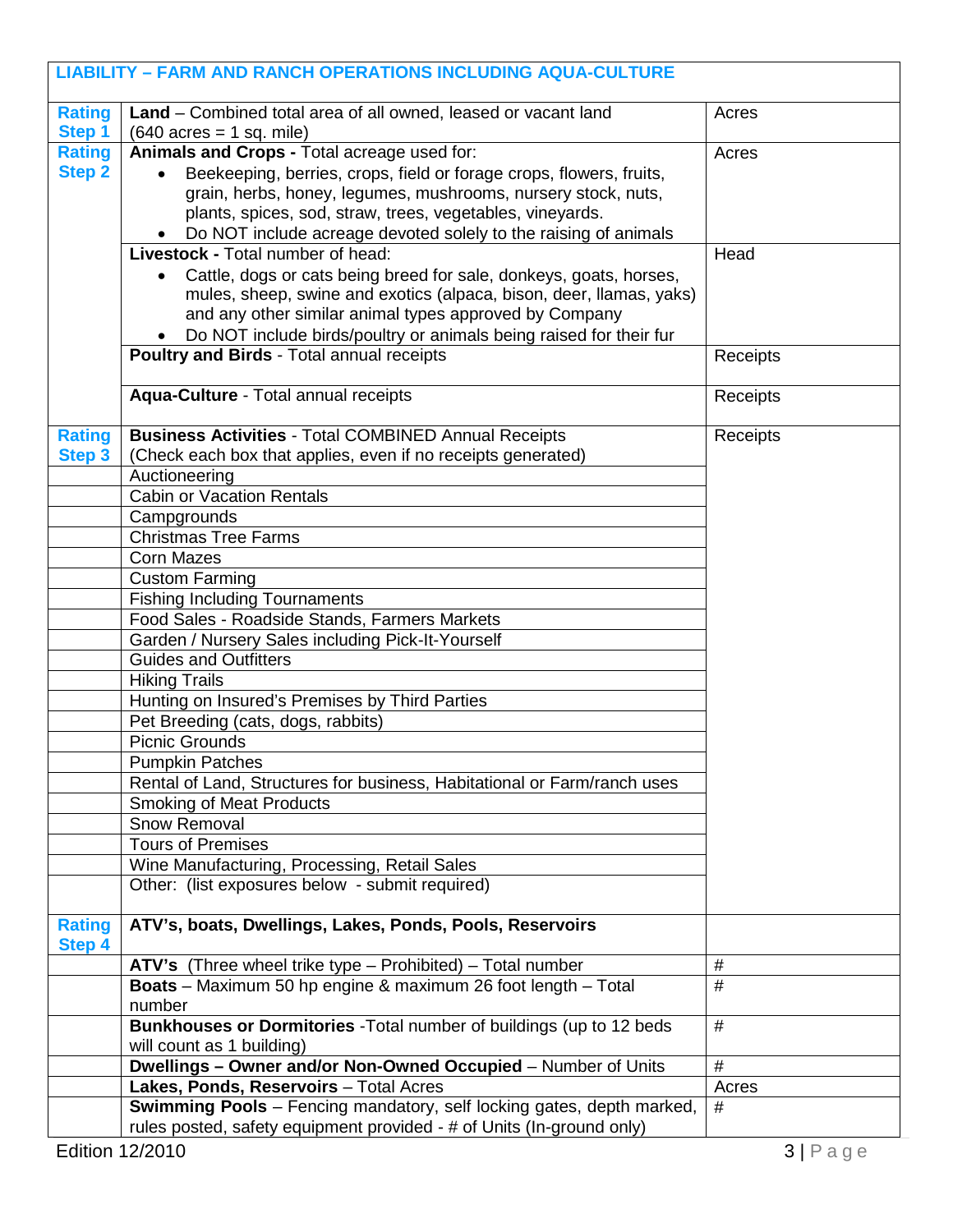| <b>FARM LIABILITY - COVERAGE</b>                                                                                                     | LIMIT                                     |  |  |  |  |  |  |
|--------------------------------------------------------------------------------------------------------------------------------------|-------------------------------------------|--|--|--|--|--|--|
| <b>GENERAL AGGREGATE LIMIT</b>                                                                                                       |                                           |  |  |  |  |  |  |
| Indicate your limit<br>$\bullet$                                                                                                     | S                                         |  |  |  |  |  |  |
| Maximum limit is \$2,000,000                                                                                                         |                                           |  |  |  |  |  |  |
| <b>EACH OCCURRENCE LIMIT</b>                                                                                                         |                                           |  |  |  |  |  |  |
| Indicate your limit<br>$\bullet$                                                                                                     | \$                                        |  |  |  |  |  |  |
| Maximum limit is \$1,000,000                                                                                                         |                                           |  |  |  |  |  |  |
| PERSONAL AND ADVERTISING LIABILITY - ANY ONE PERSON OR                                                                               |                                           |  |  |  |  |  |  |
| <b>ORGANIZATION LIMIT</b>                                                                                                            | Same as 'Each<br><b>Occurrence' Limit</b> |  |  |  |  |  |  |
| Maximum available limit is \$1,000<br>$\bullet$                                                                                      |                                           |  |  |  |  |  |  |
| FIRE DAMAGE LIMIT - ANY ONE FIRE (PREMISES RENTED TO INSURED)                                                                        |                                           |  |  |  |  |  |  |
| No optional limits available                                                                                                         | \$50,000                                  |  |  |  |  |  |  |
| <b>MEDICAL PAYMENTS - ANY ONE PERSON LIMIT (EXCEPT RESIDENT</b>                                                                      |                                           |  |  |  |  |  |  |
| <b>EMPLOYEES)</b>                                                                                                                    | \$1,000                                   |  |  |  |  |  |  |
| No optional limits available                                                                                                         |                                           |  |  |  |  |  |  |
| <b>FARM LIABILITY OPTIONS</b> (check those that apply):                                                                              |                                           |  |  |  |  |  |  |
| $\Box$ Liquor Legal Liability (available for Vineyard operations only)                                                               |                                           |  |  |  |  |  |  |
| o Limits are within Farm Liability limits stated above                                                                               |                                           |  |  |  |  |  |  |
| o Coverage option not available in AK, AL, CT, DC, DE, HI, IA, IL, IN, MA, MD, ME, MI,<br>MN, MO, NH, NJ, NY, OH, PA, RI, VA, VT, WV |                                           |  |  |  |  |  |  |
| \$ ________________________ Annual receipts for liquor served on or off premises.                                                    |                                           |  |  |  |  |  |  |
| □ Employees serving alcohol have some sort of liquor training such as TIPS or TOPS                                                   |                                           |  |  |  |  |  |  |
| <b>Products / Completed Operations Exclusion - U0310</b>                                                                             |                                           |  |  |  |  |  |  |
| Misc. (Describe)                                                                                                                     |                                           |  |  |  |  |  |  |
| Misc. (Describe)                                                                                                                     |                                           |  |  |  |  |  |  |

## **AQUA-CULTURE RISKS** (check only those that apply)

Certified by the Aquaculture Certification Council (ACC)

Chemical and drug handling - always done to manufacturers' specifications

Licensing – all required Federal, State and/or Local licensing permits are on file.

Recalls – production and sales documentation is sufficient to allow quick recall of product Testing of product is per all applicable USDA standards

Waste and sediment handling is done as required by all applicable environmental standards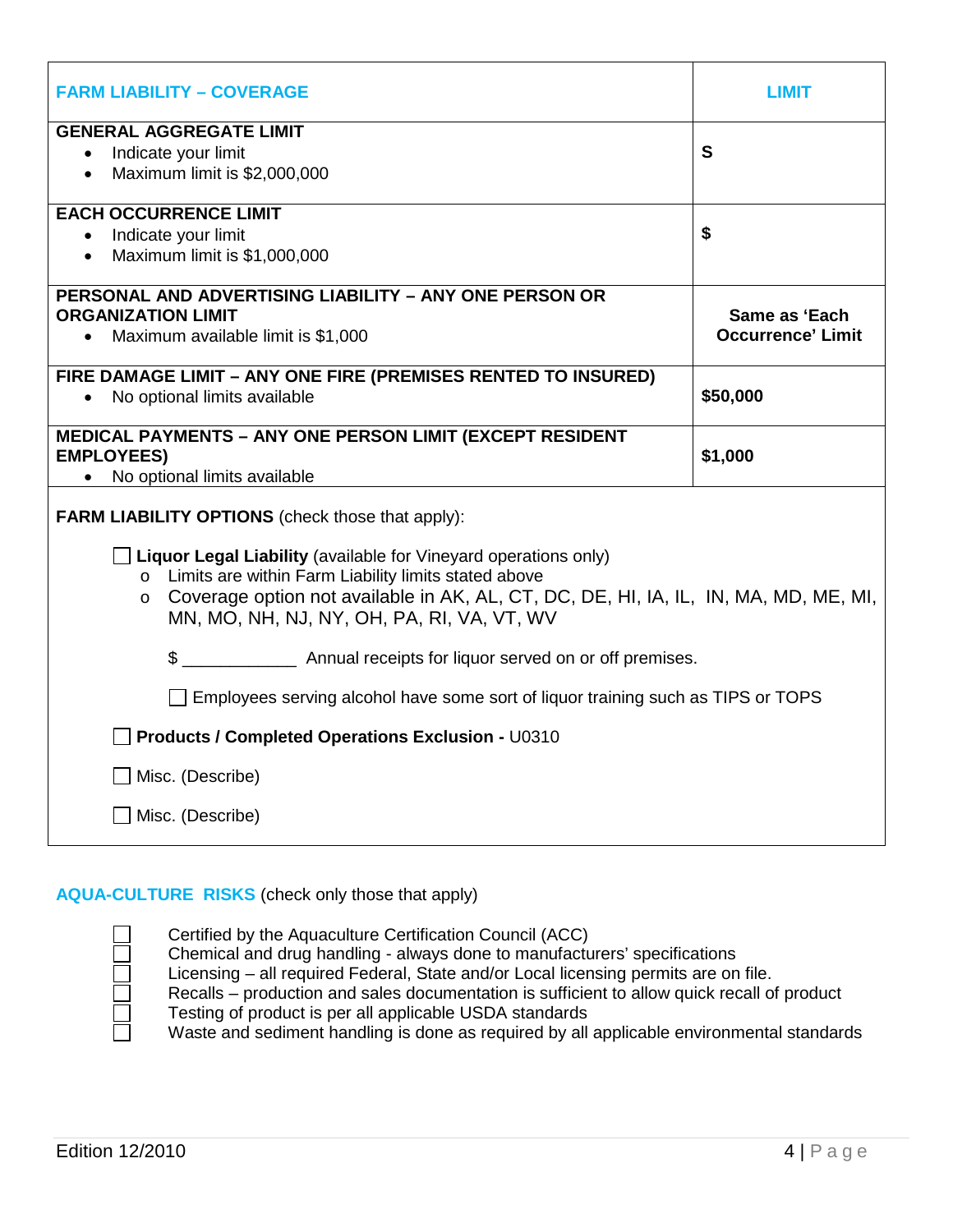### **LOCATION INFORMATION**

| Loc. | <b>Bldg</b> | Address:            |           |       |                                              |
|------|-------------|---------------------|-----------|-------|----------------------------------------------|
|      |             |                     |           |       | Zip Code:                                    |
|      |             | Occupancy/Exposure: |           |       |                                              |
|      |             | Construction        | Yr. Built | Prot  | <b>Systems Updating</b>                      |
|      |             | $\tau$ ype          |           | Class | (Circle if updated within the past 35 years) |
|      |             |                     |           |       |                                              |
|      |             |                     |           |       | Plumbing<br>Electrical<br>Heating<br>Roof    |

| Loc | <b>Bldg</b> | Address:            |           |       |                                              |
|-----|-------------|---------------------|-----------|-------|----------------------------------------------|
|     |             |                     |           |       | Zip Code:                                    |
|     |             | Occupancy/Exposure: |           |       |                                              |
|     |             | Construction        | Yr. Built | Prot  | <b>Systems Updating</b>                      |
|     |             | Type                |           | Class | (Circle if updated within the past 35 years) |
|     |             |                     |           |       |                                              |
|     |             |                     |           |       | Plumbing<br>Electrical<br>Heating<br>Roof    |

| Loc | <b>Bldg</b> | Address:            |           |       |                                              |
|-----|-------------|---------------------|-----------|-------|----------------------------------------------|
|     |             |                     |           |       | Zip Code:                                    |
|     |             | Occupancy/Exposure: |           |       |                                              |
|     |             | Construction        | Yr. Built | Prot  | <b>Systems Updating</b>                      |
|     |             | $\mathsf{vpe}$      |           | Class | (Circle if updated within the past 35 years) |
|     |             |                     |           |       |                                              |
|     |             |                     |           |       | Electrical<br>Plumbing<br>Heating<br>Roof    |

| <b>Loc</b> | <b>Bldg</b> | Address:            |           |       |                                              |
|------------|-------------|---------------------|-----------|-------|----------------------------------------------|
|            |             |                     |           |       | Zip Code:                                    |
|            |             | Occupancy/Exposure: |           |       |                                              |
|            |             | Construction        | Yr. Built | Prot  | <b>Systems Updating</b>                      |
|            |             | Type                |           | Class | (Circle if updated within the past 35 years) |
|            |             |                     |           |       |                                              |
|            |             |                     |           |       | Plumbing<br>Electrical<br>Heating<br>Roof    |

| Loc | <b>Bldg</b> | Address:            |           |       |                                              |
|-----|-------------|---------------------|-----------|-------|----------------------------------------------|
|     |             |                     |           |       | Zip Code:                                    |
|     |             | Occupancy/Exposure: |           |       |                                              |
|     |             | Construction        | Yr. Built | Prot  | <b>Systems Updating</b>                      |
|     |             | $^{\mathsf{v}}$ ype |           | Class | (Circle if updated within the past 35 years) |
|     |             |                     |           |       |                                              |
|     |             |                     |           |       | Electrical<br>Plumbing<br>Heating<br>Roof    |

| Loc | <b>Bldg</b> | Address:            |           |       |                                              |
|-----|-------------|---------------------|-----------|-------|----------------------------------------------|
|     |             |                     |           |       | Zip Code:                                    |
|     |             | Occupancy/Exposure: |           |       |                                              |
|     |             | Construction        | Yr. Built | Prot  | <b>Systems Updating</b>                      |
|     |             | $\tau$ ype          |           | Class | (Circle if updated within the past 35 years) |
|     |             |                     |           |       |                                              |
|     |             |                     |           |       | Plumbing<br>Electrical<br>Heating<br>Roof    |

(Copy this page if you need to list additional locations)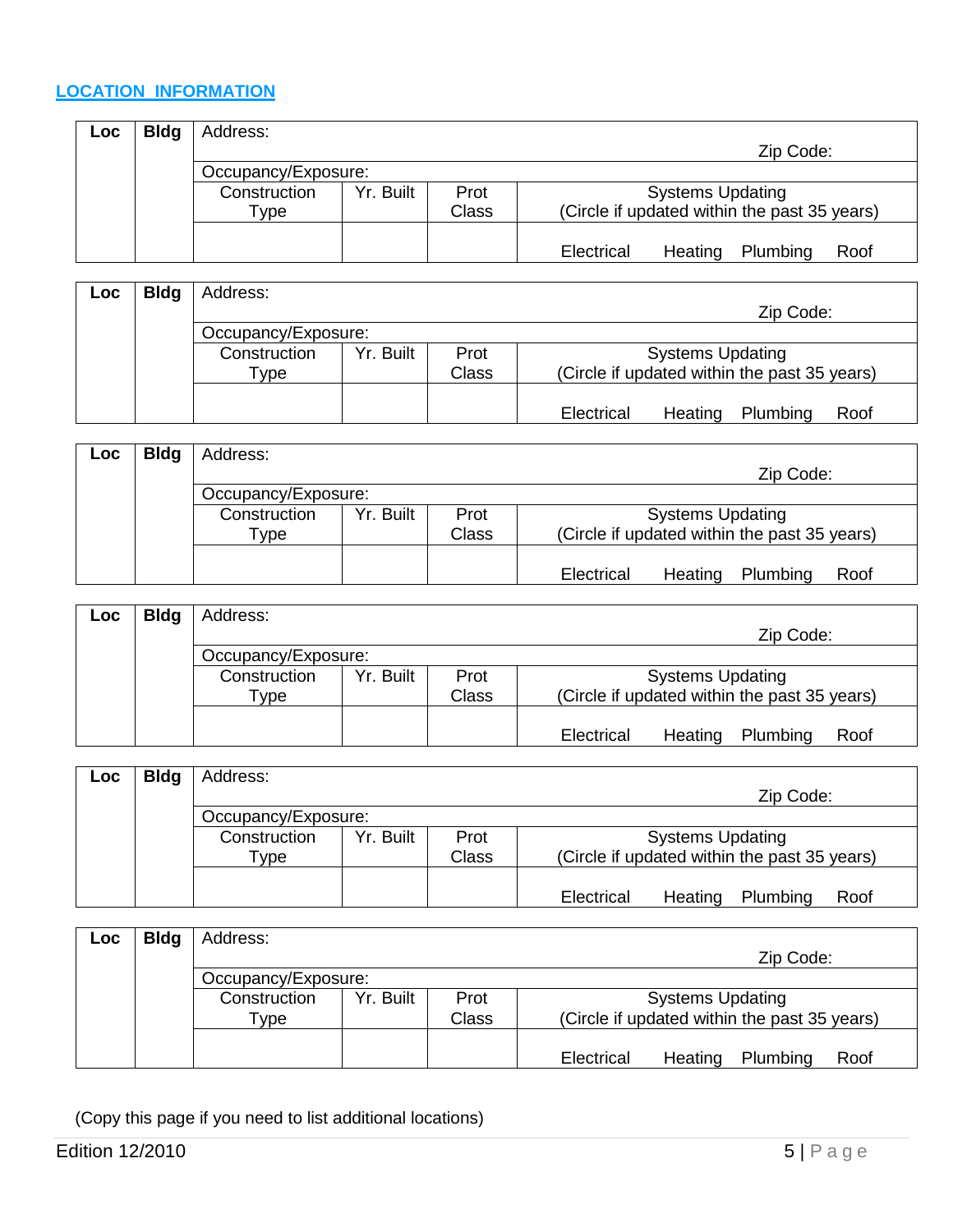| <b>CAUSES OF LOSS</b><br><b>VALUATION COVERAGE A and B</b><br><b>VALUATION COVERAGE C</b><br><b>ACV</b><br>$\Box$ ACV<br>Basic<br><b>RC</b><br><b>RC</b><br><b>Broad</b><br>Special<br>LOC # - BLDG #<br><b>COVERAGE</b><br><b>LIMIT</b><br>Check if mobile home*<br>A - Dwelling*<br>\$<br>\$<br><b>B</b> - Personal Use Structures<br>\$<br>C - Household Personal Property<br>\$<br>D - Personal Property Loss of Use<br>A - Dwelling*   Check if mobile home*<br>$\overline{\mathcal{S}}$<br><b>B</b> - Personal Use Structures<br>\$<br>\$<br>C - Household Personal Property<br>D - Personal Property Loss of Use<br>\$<br>A - Dwelling*   Check if mobile home*<br>\$<br><b>B</b> - Personal Use Structures<br>\$<br>\$<br>C - Household Personal Property<br>D - Personal Property Loss of Use<br>\$<br>A - Dwelling <sup>*</sup>   □ Check if mobile home*<br>\$<br><b>B</b> - Personal Use Structures<br>\$<br>\$<br>C - Household Personal Property |
|----------------------------------------------------------------------------------------------------------------------------------------------------------------------------------------------------------------------------------------------------------------------------------------------------------------------------------------------------------------------------------------------------------------------------------------------------------------------------------------------------------------------------------------------------------------------------------------------------------------------------------------------------------------------------------------------------------------------------------------------------------------------------------------------------------------------------------------------------------------------------------------------------------------------------------------------------------------|
|                                                                                                                                                                                                                                                                                                                                                                                                                                                                                                                                                                                                                                                                                                                                                                                                                                                                                                                                                                |
|                                                                                                                                                                                                                                                                                                                                                                                                                                                                                                                                                                                                                                                                                                                                                                                                                                                                                                                                                                |
|                                                                                                                                                                                                                                                                                                                                                                                                                                                                                                                                                                                                                                                                                                                                                                                                                                                                                                                                                                |
|                                                                                                                                                                                                                                                                                                                                                                                                                                                                                                                                                                                                                                                                                                                                                                                                                                                                                                                                                                |
|                                                                                                                                                                                                                                                                                                                                                                                                                                                                                                                                                                                                                                                                                                                                                                                                                                                                                                                                                                |
|                                                                                                                                                                                                                                                                                                                                                                                                                                                                                                                                                                                                                                                                                                                                                                                                                                                                                                                                                                |
|                                                                                                                                                                                                                                                                                                                                                                                                                                                                                                                                                                                                                                                                                                                                                                                                                                                                                                                                                                |
|                                                                                                                                                                                                                                                                                                                                                                                                                                                                                                                                                                                                                                                                                                                                                                                                                                                                                                                                                                |
|                                                                                                                                                                                                                                                                                                                                                                                                                                                                                                                                                                                                                                                                                                                                                                                                                                                                                                                                                                |
|                                                                                                                                                                                                                                                                                                                                                                                                                                                                                                                                                                                                                                                                                                                                                                                                                                                                                                                                                                |
|                                                                                                                                                                                                                                                                                                                                                                                                                                                                                                                                                                                                                                                                                                                                                                                                                                                                                                                                                                |
|                                                                                                                                                                                                                                                                                                                                                                                                                                                                                                                                                                                                                                                                                                                                                                                                                                                                                                                                                                |
|                                                                                                                                                                                                                                                                                                                                                                                                                                                                                                                                                                                                                                                                                                                                                                                                                                                                                                                                                                |
|                                                                                                                                                                                                                                                                                                                                                                                                                                                                                                                                                                                                                                                                                                                                                                                                                                                                                                                                                                |
|                                                                                                                                                                                                                                                                                                                                                                                                                                                                                                                                                                                                                                                                                                                                                                                                                                                                                                                                                                |
|                                                                                                                                                                                                                                                                                                                                                                                                                                                                                                                                                                                                                                                                                                                                                                                                                                                                                                                                                                |
|                                                                                                                                                                                                                                                                                                                                                                                                                                                                                                                                                                                                                                                                                                                                                                                                                                                                                                                                                                |
| \$<br>D - Personal Property Loss of Use                                                                                                                                                                                                                                                                                                                                                                                                                                                                                                                                                                                                                                                                                                                                                                                                                                                                                                                        |
| Check if mobile home*<br>\$<br>$A - Dwelling*$                                                                                                                                                                                                                                                                                                                                                                                                                                                                                                                                                                                                                                                                                                                                                                                                                                                                                                                 |
| \$<br><b>B</b> - Personal Use Structures                                                                                                                                                                                                                                                                                                                                                                                                                                                                                                                                                                                                                                                                                                                                                                                                                                                                                                                       |
| \$<br>C - Household Personal Property                                                                                                                                                                                                                                                                                                                                                                                                                                                                                                                                                                                                                                                                                                                                                                                                                                                                                                                          |
| \$<br>D - Personal Property Loss of Use                                                                                                                                                                                                                                                                                                                                                                                                                                                                                                                                                                                                                                                                                                                                                                                                                                                                                                                        |
| □ Check if mobile home*<br>$A - Dwelling*$<br>\$                                                                                                                                                                                                                                                                                                                                                                                                                                                                                                                                                                                                                                                                                                                                                                                                                                                                                                               |
| <b>B</b> - Personal Use Structures<br>\$                                                                                                                                                                                                                                                                                                                                                                                                                                                                                                                                                                                                                                                                                                                                                                                                                                                                                                                       |
| \$<br>C - Household Personal Property                                                                                                                                                                                                                                                                                                                                                                                                                                                                                                                                                                                                                                                                                                                                                                                                                                                                                                                          |
| \$<br>D - Personal Property Loss of Use                                                                                                                                                                                                                                                                                                                                                                                                                                                                                                                                                                                                                                                                                                                                                                                                                                                                                                                        |
| A - Dwelling*   Check if mobile home*<br>$\boldsymbol{\theta}$                                                                                                                                                                                                                                                                                                                                                                                                                                                                                                                                                                                                                                                                                                                                                                                                                                                                                                 |
| \$<br><b>B</b> - Personal Use Structures                                                                                                                                                                                                                                                                                                                                                                                                                                                                                                                                                                                                                                                                                                                                                                                                                                                                                                                       |
| \$<br>C - Household Personal Property                                                                                                                                                                                                                                                                                                                                                                                                                                                                                                                                                                                                                                                                                                                                                                                                                                                                                                                          |
| \$<br>D - Personal Property Loss of Use                                                                                                                                                                                                                                                                                                                                                                                                                                                                                                                                                                                                                                                                                                                                                                                                                                                                                                                        |
| Check if mobile home*<br>A - Dwelling*<br>\$                                                                                                                                                                                                                                                                                                                                                                                                                                                                                                                                                                                                                                                                                                                                                                                                                                                                                                                   |
| <b>B</b> - Personal Use Structures<br>\$                                                                                                                                                                                                                                                                                                                                                                                                                                                                                                                                                                                                                                                                                                                                                                                                                                                                                                                       |
| \$<br>C - Household Personal Property                                                                                                                                                                                                                                                                                                                                                                                                                                                                                                                                                                                                                                                                                                                                                                                                                                                                                                                          |
| \$<br>D - Personal Property Loss of Use                                                                                                                                                                                                                                                                                                                                                                                                                                                                                                                                                                                                                                                                                                                                                                                                                                                                                                                        |
| Check if mobile home*<br>$A$ – Dwelling*<br>\$                                                                                                                                                                                                                                                                                                                                                                                                                                                                                                                                                                                                                                                                                                                                                                                                                                                                                                                 |
| <b>B</b> - Personal Use Structures<br>\$                                                                                                                                                                                                                                                                                                                                                                                                                                                                                                                                                                                                                                                                                                                                                                                                                                                                                                                       |
| \$<br>C - Household Personal Property                                                                                                                                                                                                                                                                                                                                                                                                                                                                                                                                                                                                                                                                                                                                                                                                                                                                                                                          |
| \$<br>D - Personal Property Loss of Use                                                                                                                                                                                                                                                                                                                                                                                                                                                                                                                                                                                                                                                                                                                                                                                                                                                                                                                        |

#### **\*Property coverage for mobile homes not available in AL, FL, LA, MS.**

#### **\*Property coverage for dwellings may be placed with another carrier but the liability (homeowners type) can not.**

(Copy this page if you need to list additional dwelling locations)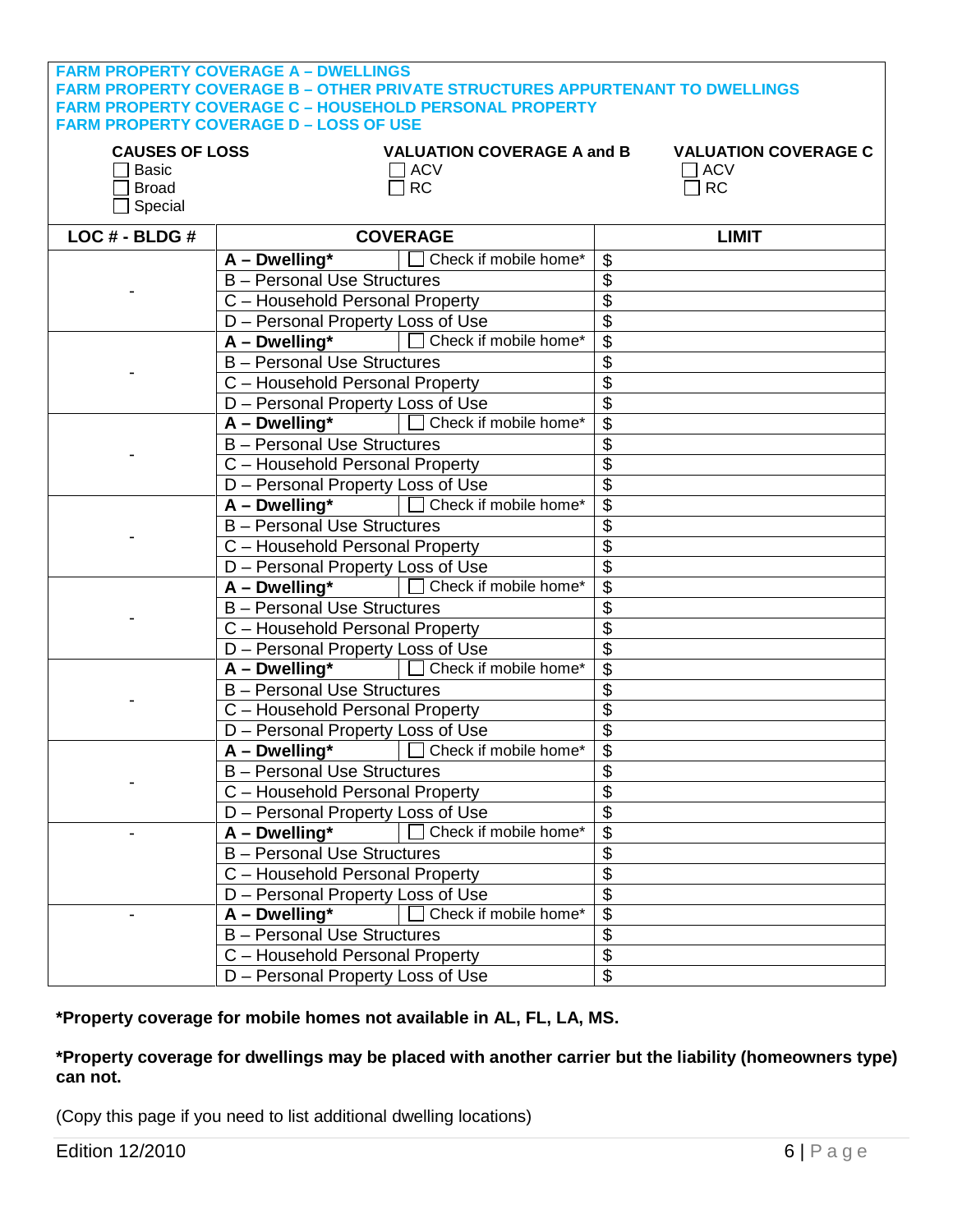|                | <b>COVERAGE E - SCHEDULED FARM PERSONAL PROPERTY</b>                                                                                                                                                                                                                                                                        |                                 |                           |  |  |  |
|----------------|-----------------------------------------------------------------------------------------------------------------------------------------------------------------------------------------------------------------------------------------------------------------------------------------------------------------------------|---------------------------------|---------------------------|--|--|--|
|                | <b>CAUSES OF LOSS</b>                                                                                                                                                                                                                                                                                                       | <b>VALUATION</b>                |                           |  |  |  |
|                | <b>Basic</b>                                                                                                                                                                                                                                                                                                                | ACV at time of loss             |                           |  |  |  |
|                | <b>Broad</b>                                                                                                                                                                                                                                                                                                                | RC subject to policy conditions |                           |  |  |  |
| #              | <b>ITEM</b>                                                                                                                                                                                                                                                                                                                 |                                 | <b>LIMIT OF INSURANCE</b> |  |  |  |
| 1              | Grain, threshed seeds, beans, ground feed, silage, "livestock" feed, all in<br>buildings, structures, sacks, wagons or trucks                                                                                                                                                                                               |                                 | \$                        |  |  |  |
| 2              | Grain in stacks, shocks, swathes or piles in the open.                                                                                                                                                                                                                                                                      |                                 | $\boldsymbol{\mathsf{S}}$ |  |  |  |
| 3              | Hay, straw, fodder in buildings or structures<br>(Maximum limit policy limit \$25,000)                                                                                                                                                                                                                                      |                                 | $\boldsymbol{\mathsf{S}}$ |  |  |  |
| $\overline{4}$ | Hay, straw, fodder in the open in stacks, windrows or bales<br>(Maximum available policy limit is \$10,000)                                                                                                                                                                                                                 |                                 | $\boldsymbol{\mathsf{S}}$ |  |  |  |
| 5              | Farm products, materials, supplies.<br>This does NOT include hay, grain or 'growing' crops.                                                                                                                                                                                                                                 |                                 |                           |  |  |  |
| 6              | "Poultry" (excluding Turkeys unless specified) in the open                                                                                                                                                                                                                                                                  |                                 | <b>NOT COVERED</b>        |  |  |  |
| $\overline{7}$ | "Poultry" (excluding Turkeys unless specified) in the following "poultry"<br>buildings:                                                                                                                                                                                                                                     |                                 | <b>NOT COVERED</b>        |  |  |  |
| 8              | Trays, boxes, box shook (unassembled wood crates)                                                                                                                                                                                                                                                                           |                                 | $\boldsymbol{\mathsf{S}}$ |  |  |  |
| 9              | Computers & related software that are part of the farming operations and<br>farm management processes                                                                                                                                                                                                                       |                                 | $\boldsymbol{\mathsf{S}}$ |  |  |  |
| 10             | Misc. Equipment - Machinery, vehicles, tools, supplies usual or incidental to<br>farm operations valued at \$1000 per item or less. Declare as one blanket<br>$\boldsymbol{\mathsf{S}}$<br>limit. (If you need off-premises coverage schedule items individually under<br>item #12 below. Do NOT include those values here. |                                 |                           |  |  |  |
| 11             | Borrowed or rented, whether or not under a written contract: farm<br>machinery, vehicles, equipment. Declare as one blanket limit.                                                                                                                                                                                          |                                 | $\boldsymbol{\mathsf{S}}$ |  |  |  |
|                | Farm machinery, equipment or vehicles - individually scheduled items<br>valued above \$1000. Items MUST be scheduled here if you need off<br>premises coverage. Blanket not available.<br>Description - Make - Model<br>Year                                                                                                |                                 | <b>LIMIT OF INSURANCE</b> |  |  |  |
|                |                                                                                                                                                                                                                                                                                                                             |                                 | $\frac{1}{2}$             |  |  |  |
| 12             |                                                                                                                                                                                                                                                                                                                             |                                 | $\overline{\$}$           |  |  |  |
|                |                                                                                                                                                                                                                                                                                                                             |                                 | \$                        |  |  |  |
|                |                                                                                                                                                                                                                                                                                                                             |                                 | $\overline{\mathfrak{s}}$ |  |  |  |
|                |                                                                                                                                                                                                                                                                                                                             |                                 | $\boldsymbol{\theta}$     |  |  |  |
|                |                                                                                                                                                                                                                                                                                                                             |                                 | $\overline{\mathbf{e}}$   |  |  |  |
|                | (Continue your schedule on page 9 if you need to list additional items)                                                                                                                                                                                                                                                     |                                 |                           |  |  |  |
| 13             | "Livestock" - Actual Death/Destruction (includes Collision)                                                                                                                                                                                                                                                                 |                                 | $\boldsymbol{\mathsf{S}}$ |  |  |  |
|                | Covers cattle, donkeys, goats, horses, mules, sheep, swine but not birds.                                                                                                                                                                                                                                                   |                                 |                           |  |  |  |
|                | Circle any of these exotics that apply: alpaca, bison, deer, llamas, yaks                                                                                                                                                                                                                                                   |                                 |                           |  |  |  |
|                | List unlisted exotic animal types here:                                                                                                                                                                                                                                                                                     |                                 |                           |  |  |  |
| 14             | "Livestock" - Actual Death/Destruction - Collision Only                                                                                                                                                                                                                                                                     |                                 | $\boldsymbol{\mathsf{S}}$ |  |  |  |
|                | Covers cattle, donkeys, goats, horses, mules, sheep, swine but not birds.                                                                                                                                                                                                                                                   |                                 |                           |  |  |  |
|                | Circle any of these exotics that apply: alpaca, bison, deer, llamas, yaks                                                                                                                                                                                                                                                   |                                 |                           |  |  |  |
|                | List unlisted exotic animal types here:                                                                                                                                                                                                                                                                                     |                                 |                           |  |  |  |
| 15             | <b>Bees (Blanket Value)</b>                                                                                                                                                                                                                                                                                                 |                                 | \$                        |  |  |  |
| 16             | Worms (Blanket Value)                                                                                                                                                                                                                                                                                                       |                                 | $\overline{\mathbf{S}}$   |  |  |  |
| 17             | Fish (Blanket Value)                                                                                                                                                                                                                                                                                                        |                                 | $\overline{\mathbf{G}}$   |  |  |  |
| 19             | Misc. (describe):                                                                                                                                                                                                                                                                                                           |                                 | $\overline{\mathbf{e}}$   |  |  |  |
| 20             | Misc. (describe):                                                                                                                                                                                                                                                                                                           |                                 | $\boldsymbol{\mathsf{S}}$ |  |  |  |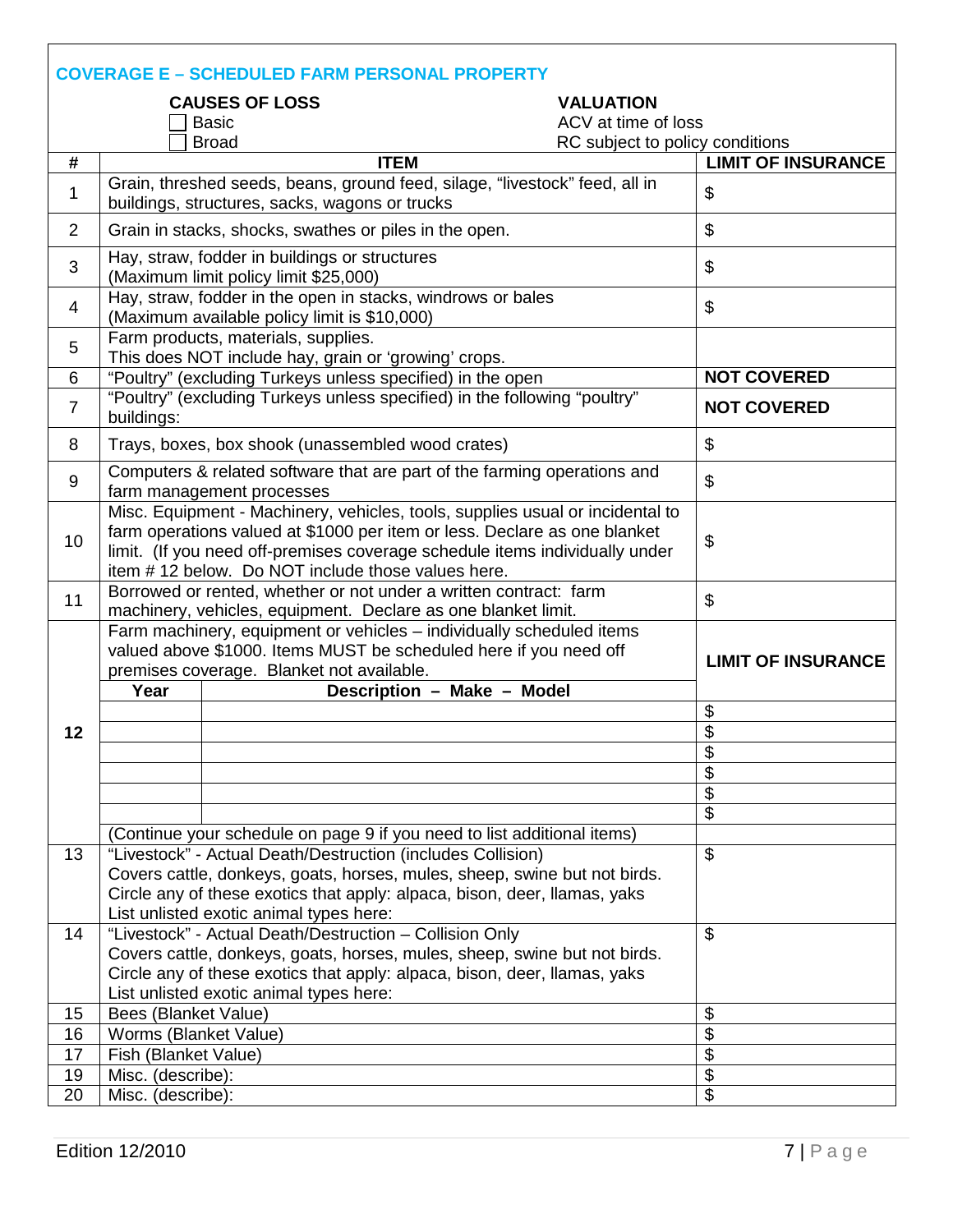| <b>COVERAGE F - UNSCHEDULED FARM PERSONAL PROPERTY</b>                                                                                                              |                                                                         |  |                                      |  |
|---------------------------------------------------------------------------------------------------------------------------------------------------------------------|-------------------------------------------------------------------------|--|--------------------------------------|--|
| <b>CAUSES OF LOSS</b><br><b>VALUATION</b><br>ACV at time of loss<br><b>Basic</b><br>RC subject to policy conditions<br><b>Broad</b><br><b>MAXIMUM LIMIT \$5,000</b> |                                                                         |  |                                      |  |
|                                                                                                                                                                     | <b>COVERAGE G - BARNS, OUTBUILDINGS AND OTHER FARM STRUCTURES</b>       |  |                                      |  |
| <b>CAUSES OF LOSS</b><br><b>VALUATION</b><br>ACV at time of loss<br><b>Basic</b><br>RC subject to policy conditions<br><b>Broad</b>                                 |                                                                         |  |                                      |  |
| $LOC# -$<br><b>BLDG#</b>                                                                                                                                            | <b>COVERAGE G - DESCRIPTION, CONSTRUCTION,</b><br><b>OCCUPANCY</b>      |  | <b>LIMIT OF INSURANCE</b>            |  |
| $\overline{\phantom{a}}$                                                                                                                                            |                                                                         |  | \$                                   |  |
|                                                                                                                                                                     |                                                                         |  | \$<br>\$                             |  |
|                                                                                                                                                                     |                                                                         |  | \$                                   |  |
| $\blacksquare$                                                                                                                                                      |                                                                         |  | \$                                   |  |
|                                                                                                                                                                     |                                                                         |  | \$                                   |  |
| $\blacksquare$                                                                                                                                                      |                                                                         |  | $\overline{\boldsymbol{\mathsf{s}}}$ |  |
|                                                                                                                                                                     |                                                                         |  | $\overline{\mathbf{s}}$              |  |
|                                                                                                                                                                     | (Continue your schedule on page 9 if you need to list additional items) |  |                                      |  |
| <b>OPTIONAL PROPERTY COVERAGE(S)</b> (check only those that apply)<br><b>LIMIT OF INSURANCE</b>                                                                     |                                                                         |  |                                      |  |
| U616                                                                                                                                                                | <b>Beekeepers Equipment Endorsement</b>                                 |  | Per endorsement                      |  |
| FP 0530                                                                                                                                                             | Disruption of Farming Operations (similar to business income)           |  | \$                                   |  |
| FP 0409                                                                                                                                                             | Increased Special Limits on Business Property on insured loc            |  | \$                                   |  |
| U615                                                                                                                                                                | <b>Milk Contamination</b>                                               |  | Per endorsement                      |  |
| FP 0527                                                                                                                                                             | Motorized Golf Carts, deductible same as property deductible            |  | \$                                   |  |
| U1120                                                                                                                                                               | Theft Exclusion - Property Coverages E, F and G                         |  |                                      |  |
| Misc.                                                                                                                                                               | (Describe)                                                              |  |                                      |  |
|                                                                                                                                                                     |                                                                         |  |                                      |  |
|                                                                                                                                                                     | <b>ADDITIONAL INSUREDS (A.I.) - LOSS PAYEES</b>                         |  |                                      |  |
| (Circle whichever applies) (If an Additional Insured you must indicate your relationship to that A.I.)                                                              |                                                                         |  |                                      |  |

|  |  |                    | $\sim$ once which cyclic applies) $\sim$ the all Additional models you must multate you |  |
|--|--|--------------------|-----------------------------------------------------------------------------------------|--|
|  |  | 1. A.I. Loss Payee |                                                                                         |  |
|  |  | 2. A.I. Loss Payee |                                                                                         |  |
|  |  | 2. A.I. Loss Payee |                                                                                         |  |

## **TOTAL ANNUAL RECEIPTS FROM ALL OPERATIONS \$**

#### *I understand that misrepresentation or omission of material facts will be cause for cancellation and may void coverage.*

**Applicant Signature / Date: \_\_\_\_\_\_\_\_\_\_\_\_\_\_\_\_\_\_\_\_\_\_\_\_\_\_\_\_\_\_\_\_\_\_\_\_\_\_\_\_\_\_\_\_\_\_\_\_\_\_\_\_\_\_\_\_\_\_\_\_\_\_\_\_\_**

#### **Agent's Signature / Date: \_\_\_\_\_\_\_\_\_\_\_\_\_\_\_\_\_\_\_\_\_\_\_\_\_\_\_\_\_\_\_\_\_\_\_\_\_\_\_\_\_\_\_\_\_\_\_\_\_\_\_\_\_\_\_\_\_\_\_\_\_\_\_\_\_\_\_**

**Edition 12/2010** 8 | P a g e